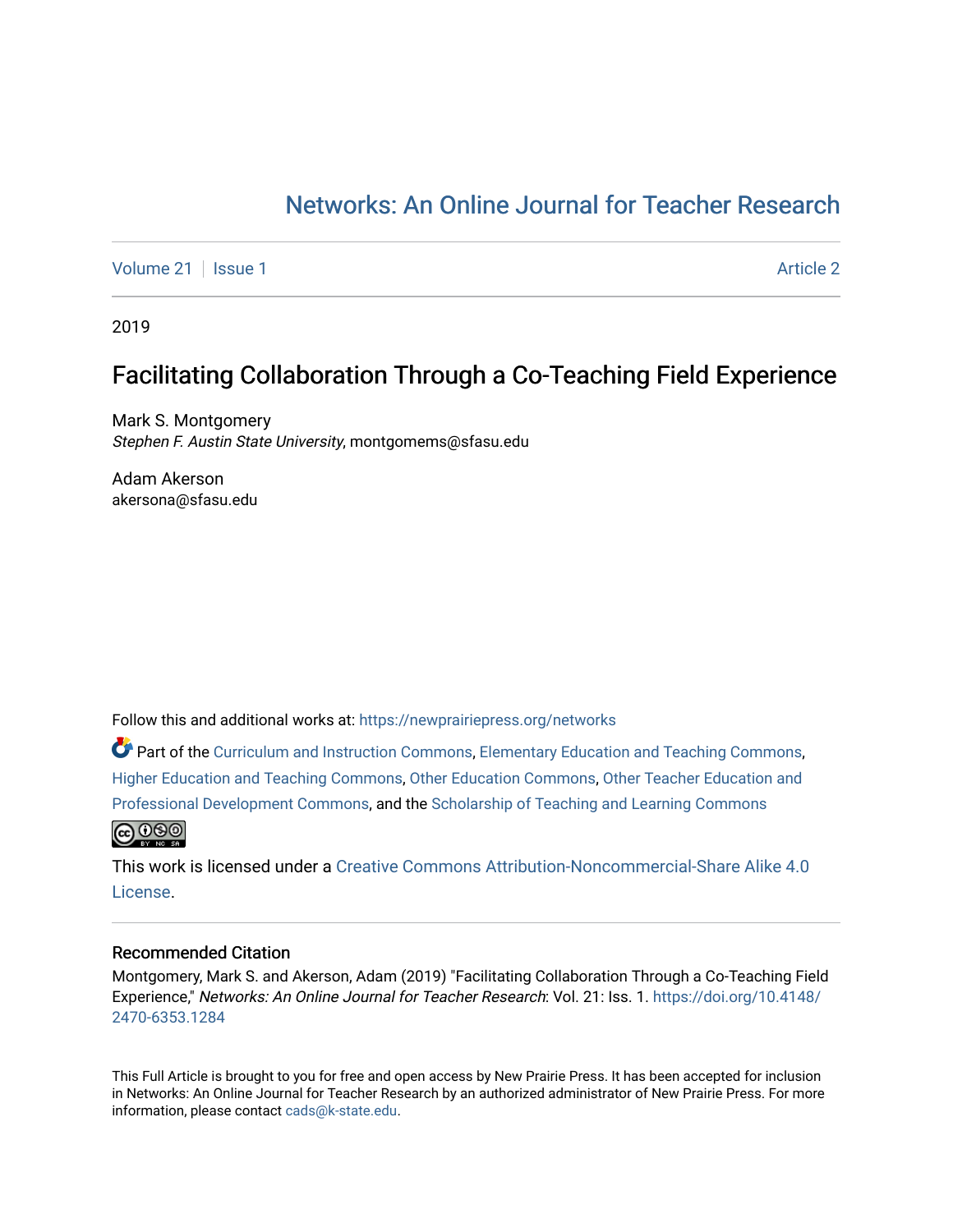## **Facilitating Collaboration Through a Co-Teaching Field Experience**

#### **Abstract**

This article describes an action research project in which two teacher educators implemented a coteaching field experience with pre-service teacher candidates acting as co-teachers to facilitate collaboration among peers. The goal of the action research was to better meet the needs of preservice teacher candidates and continually develop their ability to grow as reflective and collaborative future teaching educators. To increase collaboration, co-teaching models were implemented in an early field experience. Teaching activities and assignments provided opportunities for collaboration as co-teachers and as members of a teaching community. Data collection and observations indicate peer-to-peer co-teaching helped create a collaborative atmosphere for PTCs, while also revealing areas that need additional refinement in the field experience course.

Keywords: collaboration, co-teaching, field experience, pre-service teachers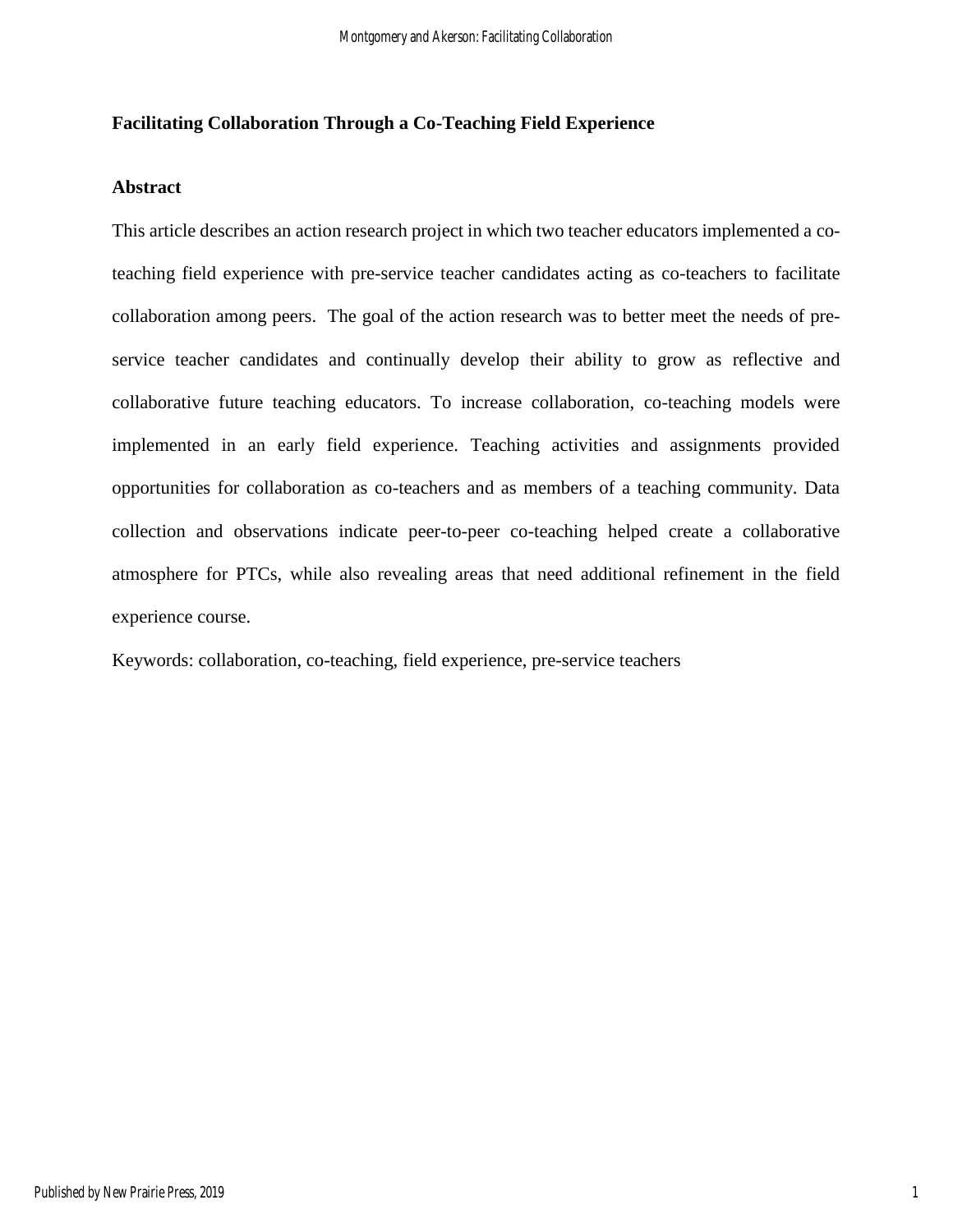For most pre-service teacher candidates (PTCs), the idea of collaborating is nothing new. As university students, our PTCs collaborate as part of a group project countless times. However, during their field experience placements, fewer PTCs collaborate when planning and implementing lessons. Like most educator preparation programs, ours strives to provide meaningful field experiences where PTCs can take on the role of a teacher. Since teachers are responsible for collaborating with other educators across their campus on a daily basis, we feel it necessary to begin the process of learning to collaborate during field placements. This is especially important because the findings from the Center for Teaching Quality state, "collaboration among teachers paves the way for the spread of effective teaching practices, improved outcomes for the students they teach, and the retention of the most accomplished teachers in high-needs schools" (Berry, Daughtrey, & Wieder, 2009, pg. 2). To provide a more meaningful field experience that prepares PTCs for their future careers, we desire to implement an experience that encompasses the full scope of a teacher's responsibilities – of which collaboration is a part.

PTCs seeking EC-6 certification in our program take two semester long field experiences prior to a culminating clinical teaching experience. The first field experience places PTCs in a local public school two hours each day, Monday through Thursday, with an English Language Arts and Social Studies content focus. During the second field experience, PTCs observe within our university charter school for three hours each day, Monday through Thursday, with a Mathematics and Science content focus. Within the context of this second field experience we work with PTCs as field supervisors. In this role, we interact with PTCs daily while they actively participate within their mentors' classroom. Our responsibilities include mentoring and supporting PTCs through planning and implementing their lessons. Following each lesson, we assess and provide feedback in an effort to help them grow as teacher candidates. Our field experience also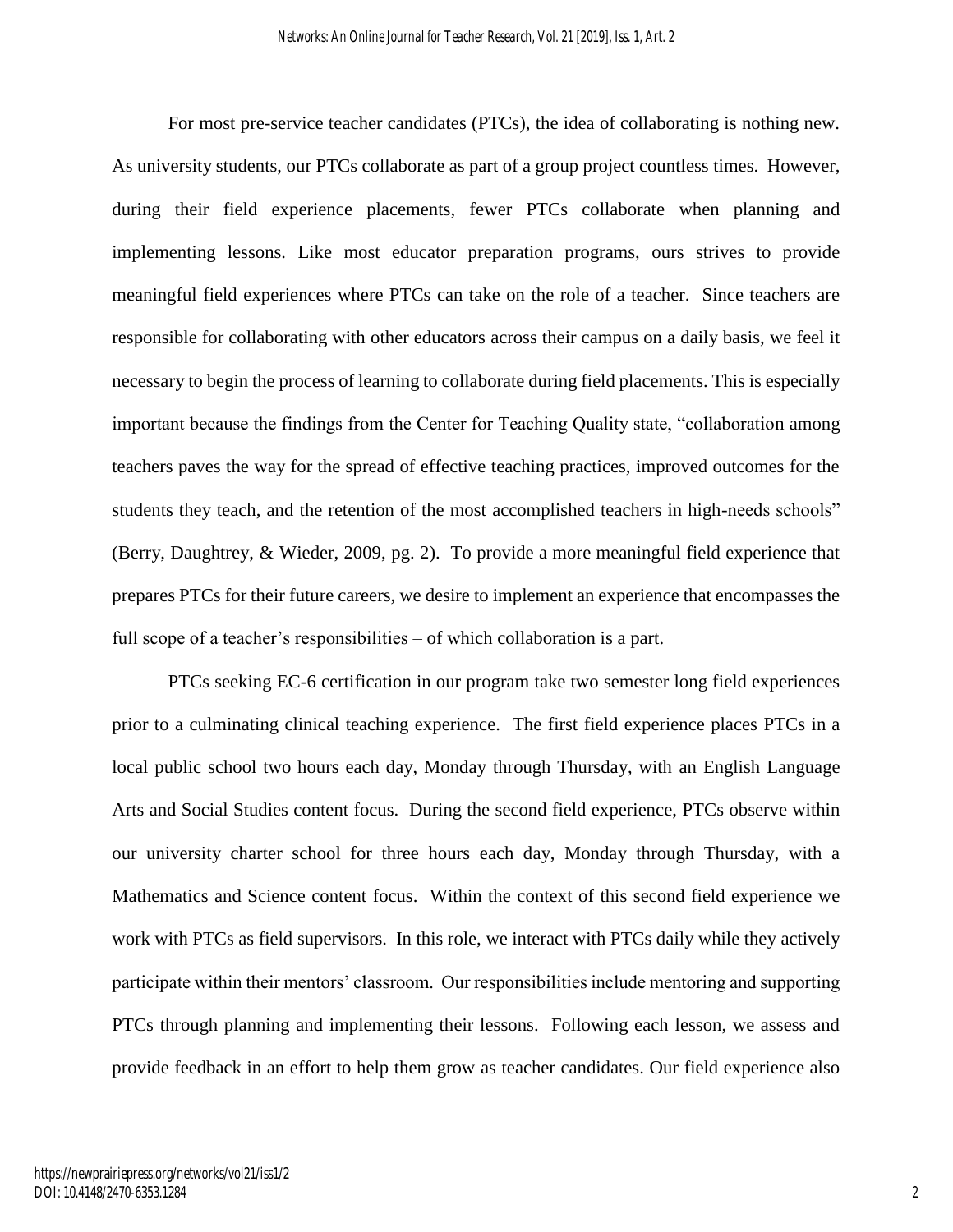includes a one-hour weekly lab where we instruct and share resources and information pertaining to the field experience.

While our educator preparation program benefits greatly from our university charter school, a challenge we face is the number of PTCs assigned to one mentor teacher's classroom. Each semester we accommodate as many as 70 PTCs across 12 mentor teacher classrooms. This requires the placement of up to six PTCs within each classroom. Our PTCs spend a great deal of time not only observing their assigned mentor teacher, but also their peers, as each teaches a variety of lessons to fulfill all requirements of the field experience. The challenge of multiple PTCs learning in a single mentor teacher's classroom provided an opportunity to engage in research, with the potential to impact PTCs in their field experience placements.

We sought to ensure that all teacher candidates engage during their field experience and work collaboratively with their peers and mentor teacher. Traditionally, our field experience required each PTC to develop and teach an assigned lesson around a state standard. Little, if any, collaboration took place among PTCs. The idea for our project stemmed from a desire to see more collaboration between PTC peers placed in the same classroom. We wanted collaboration to not only take place in the planning aspect of the lesson, but also in the implementation. Our intent was to provide a field experience placement that encouraged authentic collaboration among future educators.

Our research took on the form of an action research project. Action research has been around since the 1930s with the term first introduced by Kurt Lewin (Adelman, 1993). The tenants of action research described by Lewin still exist today. Lewin suggests that action research requires active participation of those carrying out the work in exploration of problems that they identify (Adelman, 1993). Action research has expanded since its conception, with various forms of the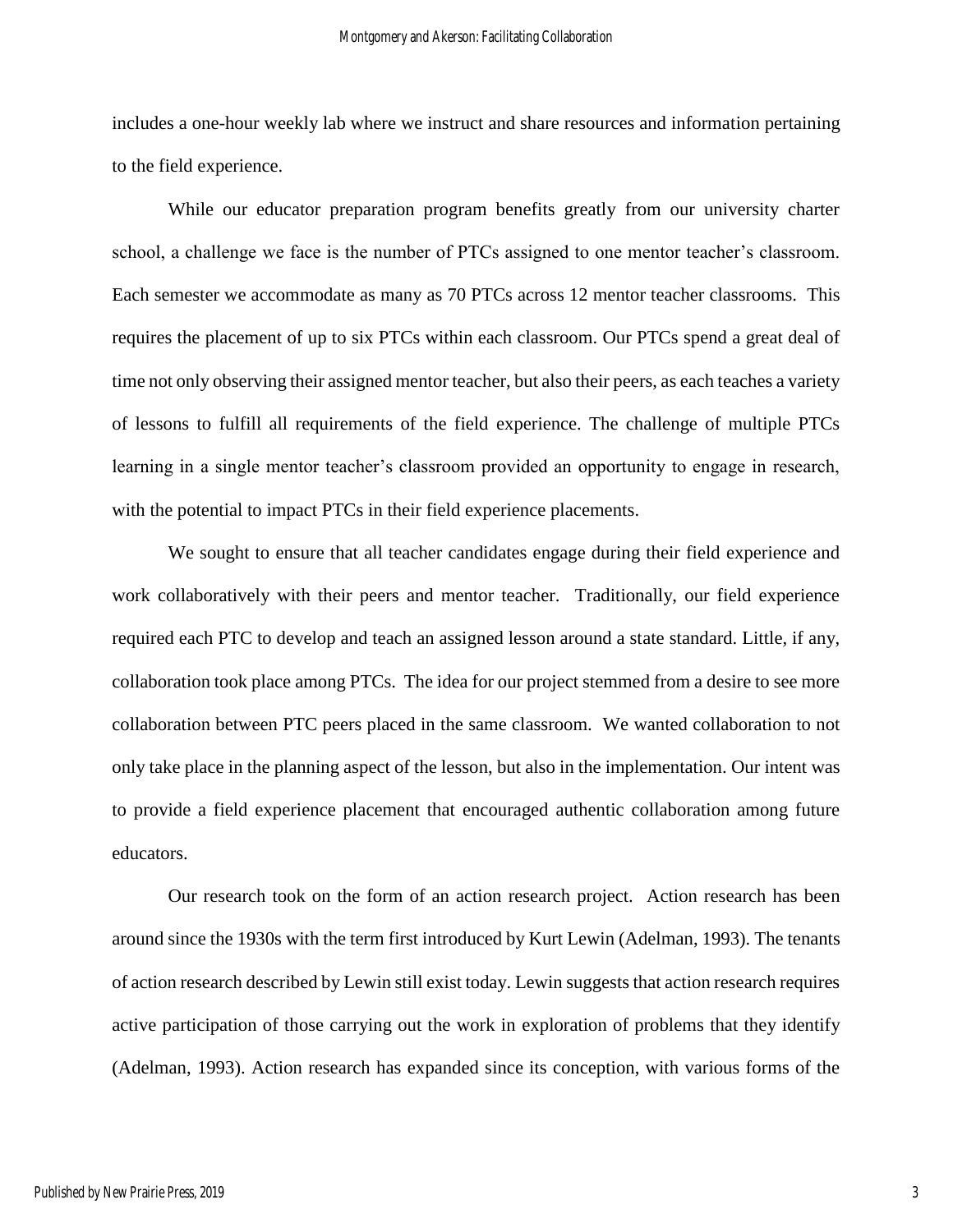research method utilized across disciplines. In educational settings, action research is a collaborative activity among colleagues searching for solutions to real problems in today's schools, including ways to improve instruction and student achievement (Ferrance, 2000).

Mills (2018) suggests two theories of action research that exist today: critical (or theory based) and practical, with critical action research having the goal of "liberation through knowledge gathering" (p. 12). Practical action research assumes that as decision-makers, teacher-researchers are able to choose their own area of focus, determining how to collect, analyze, and interpret data (Mills, 2018). With a practical action research framework in mind, we began reviewing literature related to collaboration and field experiences, and in doing so, came across co-teaching.

#### **Literature Review**

#### **Co-teaching**

The origins of co-teaching date back to the 1960s and 1970s as a means of modifying instruction for a more diverse student population (Villa, Thousand, & Nevin, 2013). The primary goal of co-teaching was to place students with special needs in general education to provide the same learning opportunities as their general education peers (Friend, 2013). Typically, co-teachers include the general education teacher and the special education professional, working as a teaching pair. More recently, co-teaching has been a model used in the special education setting as a response to the Individuals with Disabilities Education Act (IDEA, 2004). Under IDEA, Individualized Educational Programs (IEP) state how students with disabilities participate and progress in the general education curriculum. In 2015-2016, there were 6.7 million children, approximately 13 percent of all public-school students who received special education services (McFarland, Hussar, Wang, Zhang, Wang, Rathbun, Barmer, Forrest Cataldi, & Bullock Mann, 2018). Meeting the needs of these individual students requires collaboration among educators,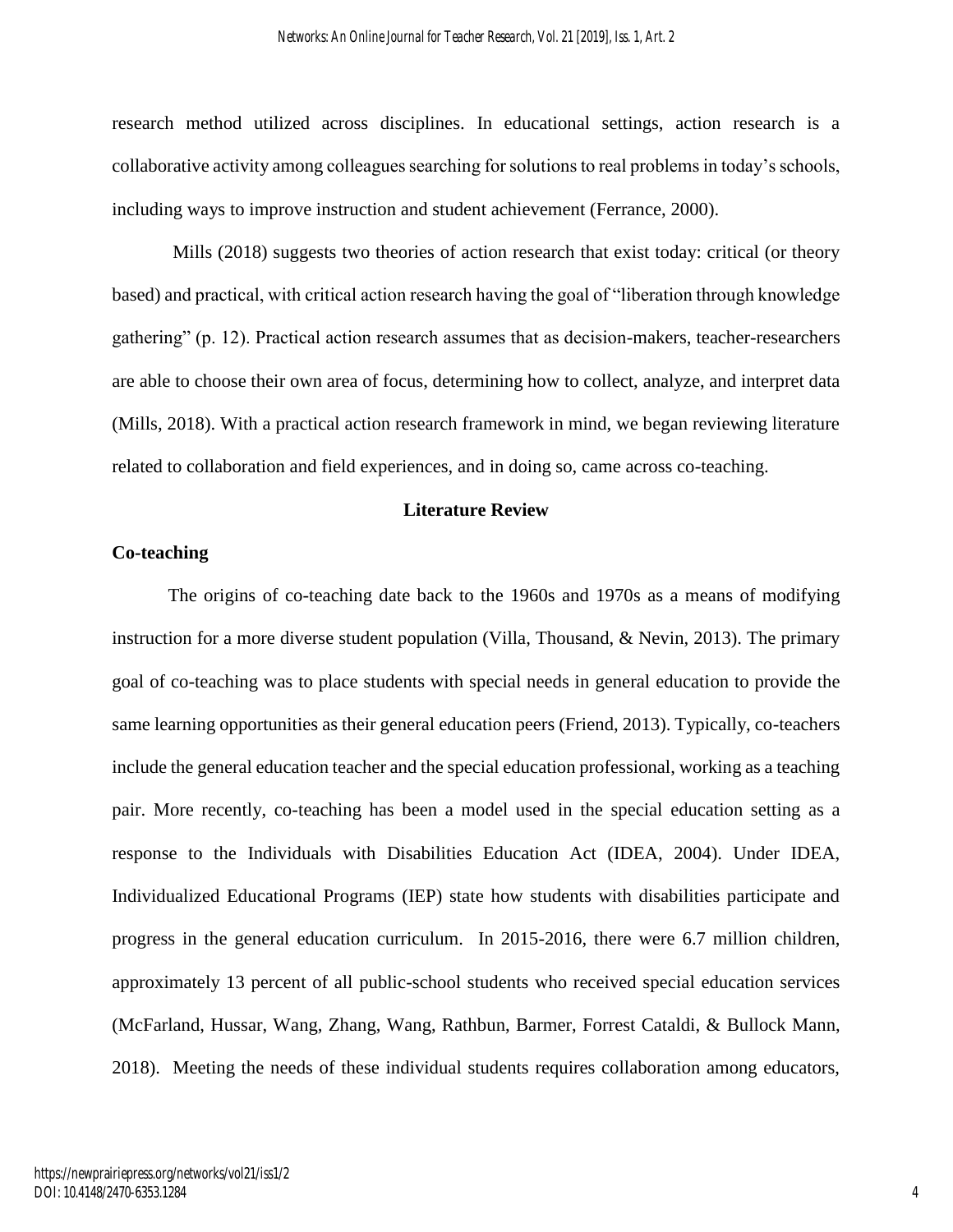including special education professionals and general education teachers. Co-teaching provides a model for educators to collaboratively work together to meet the needs of the child and adhere to federal mandates.

Today, co-teaching is a model of planning and instruction to reach *all* learners, not just students with special needs. The co-teaching model in which co-teachers collaboratively plan and teach can vary. Cook and Friend (1995) have identified six approaches to collaborative teaching through co-teaching, which include:

- 1. *Station Teaching*. Students divide into groups with each teacher delivering part of the lesson at a station. Independent work typically occurs in one of the stations. Students rotate through all stations, allowing teachers to work with all students;
- 2. *Parallel Teachin*g. Students divide into two groups. Each teacher works with a teacher. The teachers may present information in different ways or they may choose to present the same information;
- 3. *Alternative Teaching*. One teacher works with the majority of students, while the other teacher instructs a small group to reteach, enrich, assess, pre-teach, or another identified purpose;
- 4. *Teaming*. Students remain in one group, while the teachers co-instruct throughout the lesson;
- 5. *One-Teach, One-Assist*. Students remain in one group, with one teacher leading instruction while the other teacher briefly interacts with students to focus attention, answer questions, further explain concepts, and so on; and
- 6. *One Teach, One Observe*. One teacher leads instruction while the other teacher collects specific data pertaining to one or more children.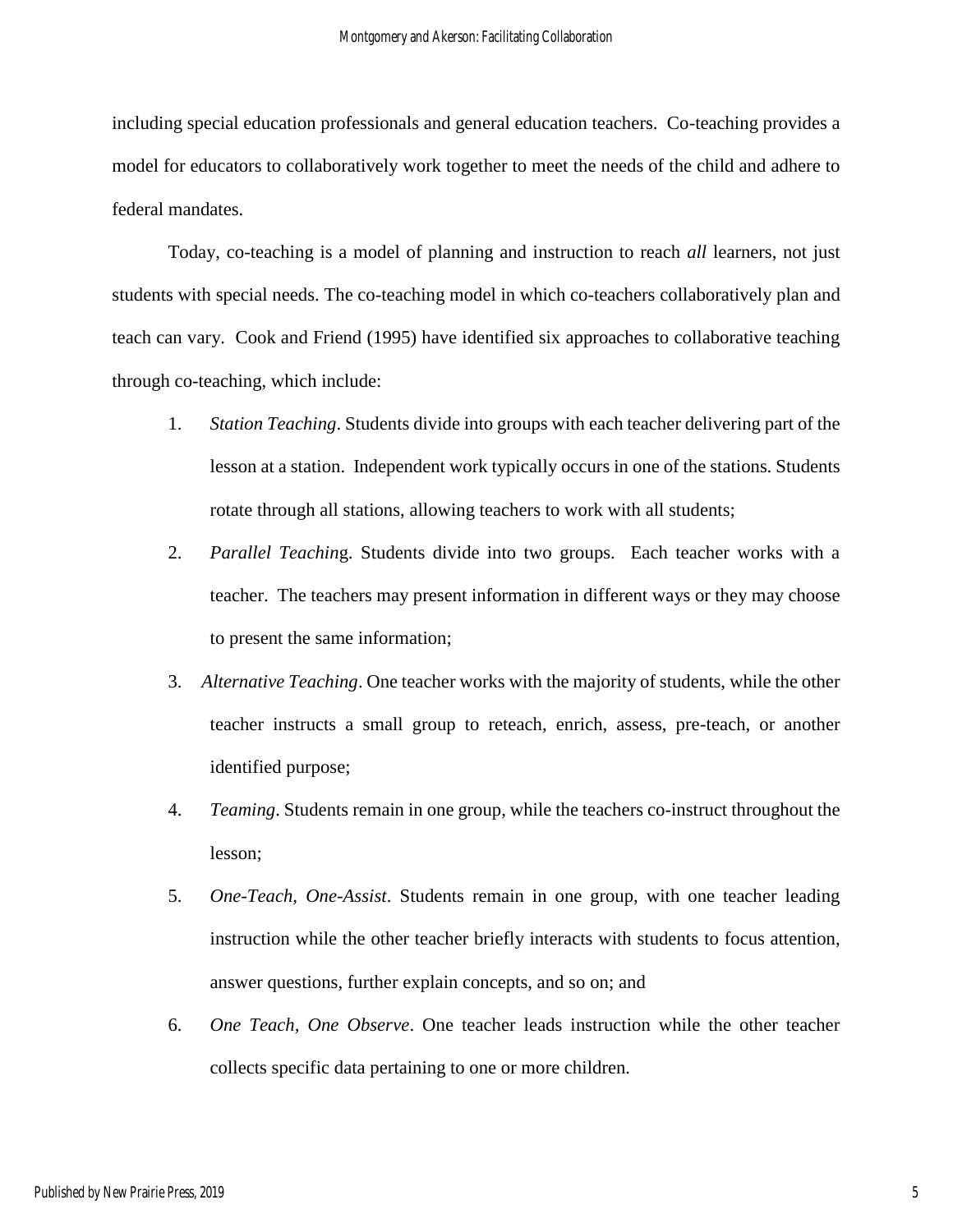While each of the six approaches may look slightly different, at the core is a model of collaboration between educators to meet the needs of all children.

Educators who take on the role of co-teachers can vary. Cook and Friend (1995) describe co-teaching as "Two or more professionals delivering substantive instruction to a diverse, or blended, group of students in a single space". This could mean two certified teachers, or as Bacharach, Heck, and Dahlberg (2010) suggest, "coteaching in student teaching provides two professional prepared adults in the classroom who are actively engaged with students for greater periods of time" (p. 12). Since each co-teacher brings different skill sets and experiences to the classroom these co-teachers supplement each other, rather than act interchangeably (Friend, 2013). Villa, Thousand, and Nevin (2013) suggest that co-teachers engage in a cooperative process of face-to-face interaction, interdependence, performance, along with monitoring and processing of interpersonal skills, and individual accountability.

For all of the benefits, co-teaching also comes with multiple challenges, some of which could potentially impact field experience placements. These challenges include lack of training, compatibility, and planning time. Hedin and Conderman (2015) contend that lack of training could be a potential barrier to a co-teaching partnership, and that university partners, through on-site support can help beginning and experienced co-teachers advance their instructional knowledge and skills. Schools without university partners will need to ensure they have some level of ongoing training at the campus level. Friend (2008) suggests that another potential concern to coteaching, is how co-teaching relationships form. Some teaching partnerships assigned by administrators encounter difficulties, compared to teachers who choose their co-teaching partner. A metasynthesis of co-teaching conducted by Scruggs, Mastropieri, and McDuffie (2007), found that one of the most frequently cited challenges to co-teaching is finding a common time to co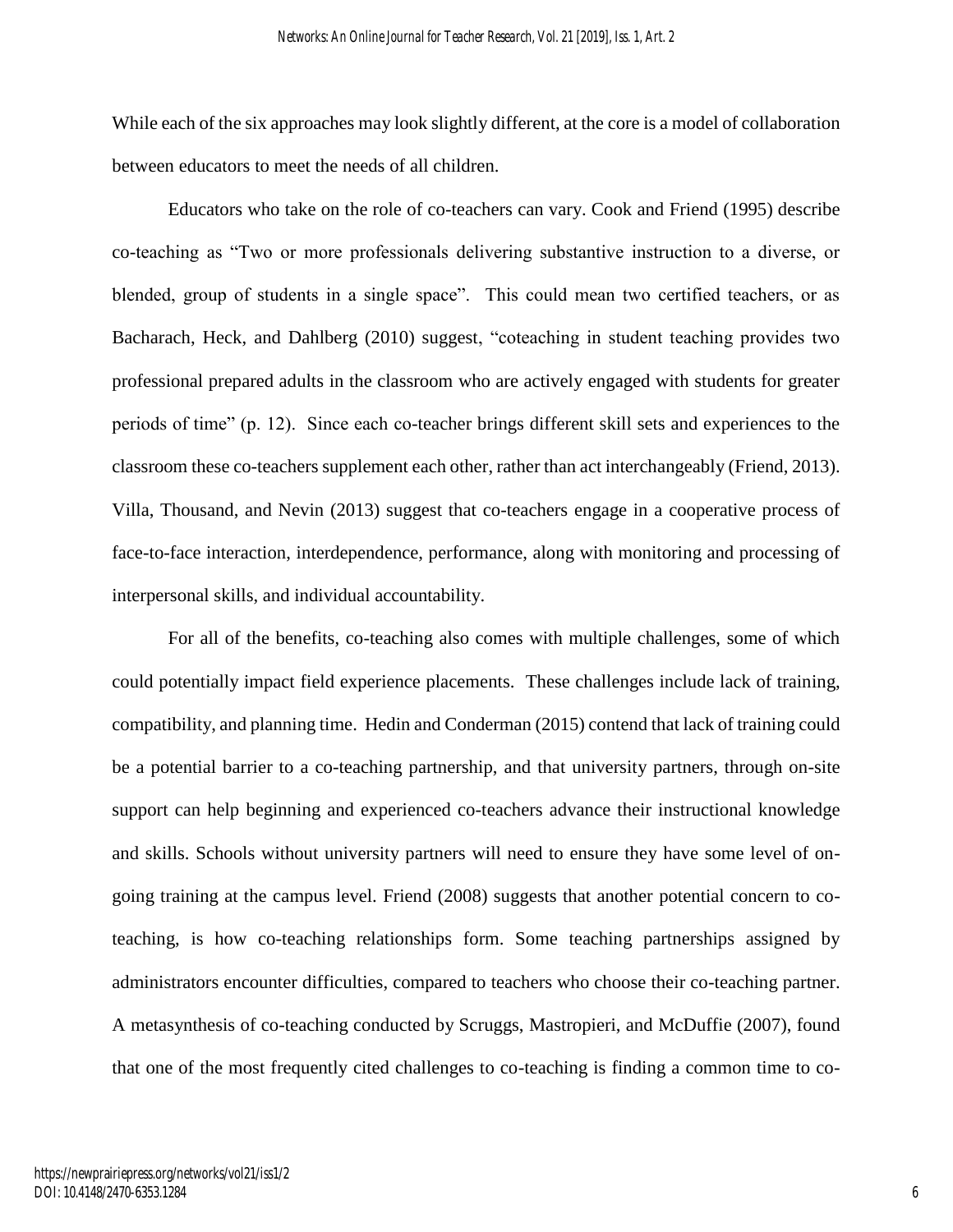plan. Several of the studies utilized in the metasynthesis indicated that administrators must encourage and support opportunities for co-planning to happen on a regular basis.

With numerous students to place in fewer classrooms, one area we found lacking in the literature, is the idea that PTCs could serve together as co-teachers under the direction of a mentor teacher and/or university supervisor. Using these ideas as a foundation, we sought to develop our PTCs into collaborative educators, and designed our field experience placements to provide the supportive environment needed for healthy co-teaching partnerships.

#### **Collaboration**

The ability to collaborate is an essential skill for current and future educators. Collaboration among teachers provides an avenue to share effective teaching practices that can improve outcomes for the students they teach (Berry et al., 2009). Johnston and Tsai (2018) define teacher collaboration as "professional interaction with colleagues that focuses on refining and improving classroom instruction, curriculum, and supports for students" (p. 3). To better meet the needs of K-12 students, educator preparation programs have the responsibility of providing authentic collaborative experiences for future teachers in efforts to prepare them to be effective collaborators. Field experience placements can provide a good opportunity to engage in that authentic collaboration by expanding understanding of collaboration, and the role that each member of a collaborative team plays in an educational setting. Through collaboration, PTCs are able to see the value that teaming actions and decision-making can have related to curriculum, management, and overall impacting learners (Whitley  $&$  Williams, 2012). Specifically related to co-teaching field experiences, PTCs are able to learn how to plan and implement instruction with another professional, which encourages reflection on their ability to be a co-teacher, explore their own teaching style, and examine what they bring to the co-teaching relationship (Kamens, 2007).

7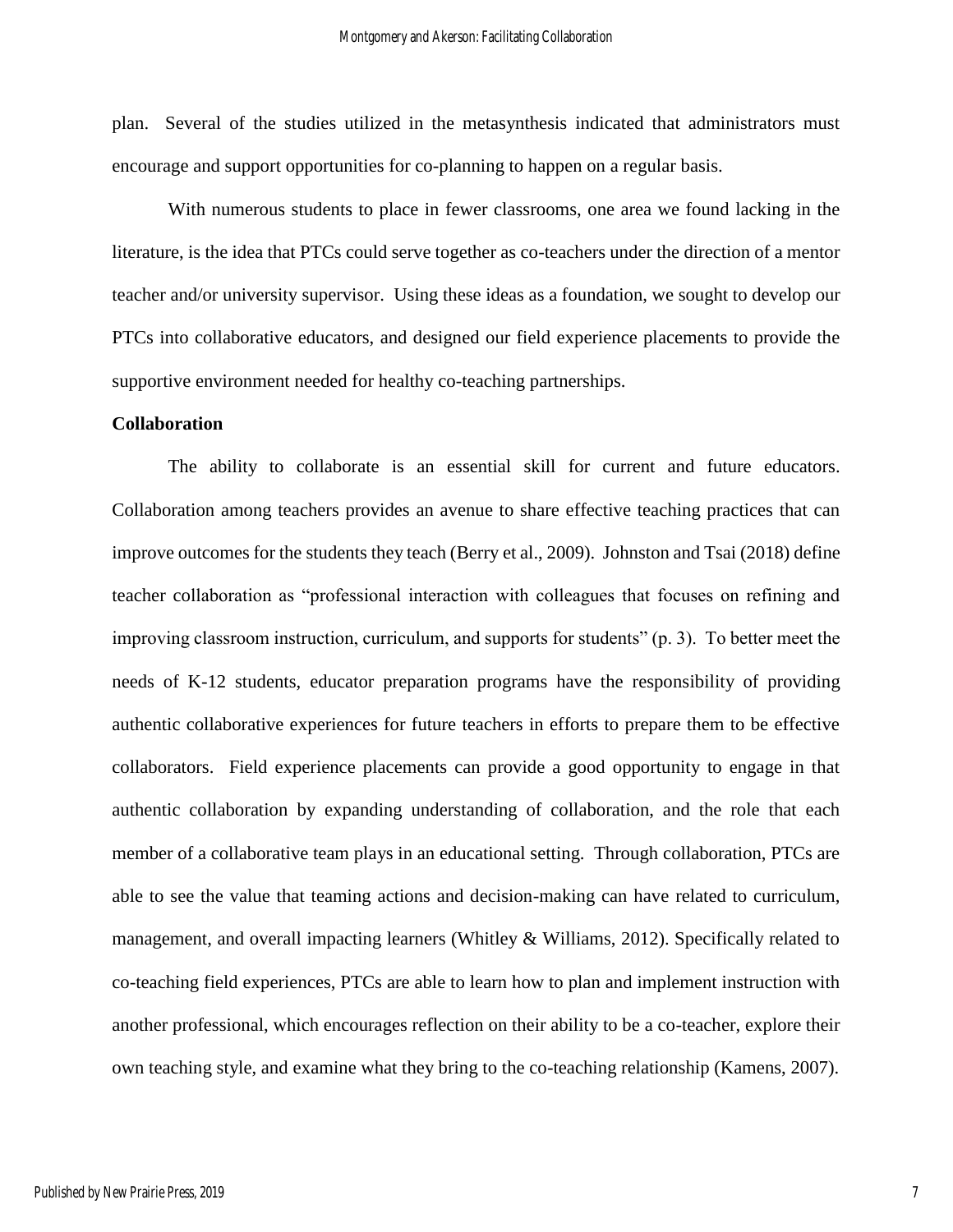One of the biggest challenges to authentic collaboration includes finding a common time to meet together and plan lessons. Thirty-one percent of in-service teachers report having dedicated time, that is, adequate time, to collaborate with other teachers (Johnston & Tsai, 2018). As university students, many PTCs face time constraints outside of their field placement, due to a variety of reasons, whether personal or academic.

One method that Johnston and Tsai (2018) suggest for increasing the opportunities for teachers to participate in collaborative activities is through peer observation. Additionally, to address the time constraint to collaboration, providing protocols to guide educators while they collaborate can aid the process of collaboration and make it more efficient. One such protocol for facilitating peer collaboration may lie in the form of peer feedback. Shin, Wilkins, and Ainsworth (2007) contend the peer feedback process is beneficial for helping PTCs to become more reflective about their teaching and improve their instruction. Peer feedback provided over multiple observations allows PTCs opportunities to more deeply reflect on their teaching practices. Furthermore, the frequency in which peer feedback occurs directly relates to the perception that the feedback is helpful for improving instructional practice (Johnston & Tsai, 2018).

Collaboration between PTCs can be a powerful tool. As PTCs engage in collaborative teaching activities, their identities as teachers are further developed (Barahona, 2017), and peer collaboration can further develop lifelong habits of reflection and growth (Shin et al., 2007). Kamens (2007) suggests that introducing PTCs to collaboration that occurs through co-teaching can help shape their expectations about what they will encounter in working with other educators. The goal of forming co-teaching partnerships in our field experience is to help PTCs develop their own collaborative abilities, while also improving their confidence to take on the role of an educator.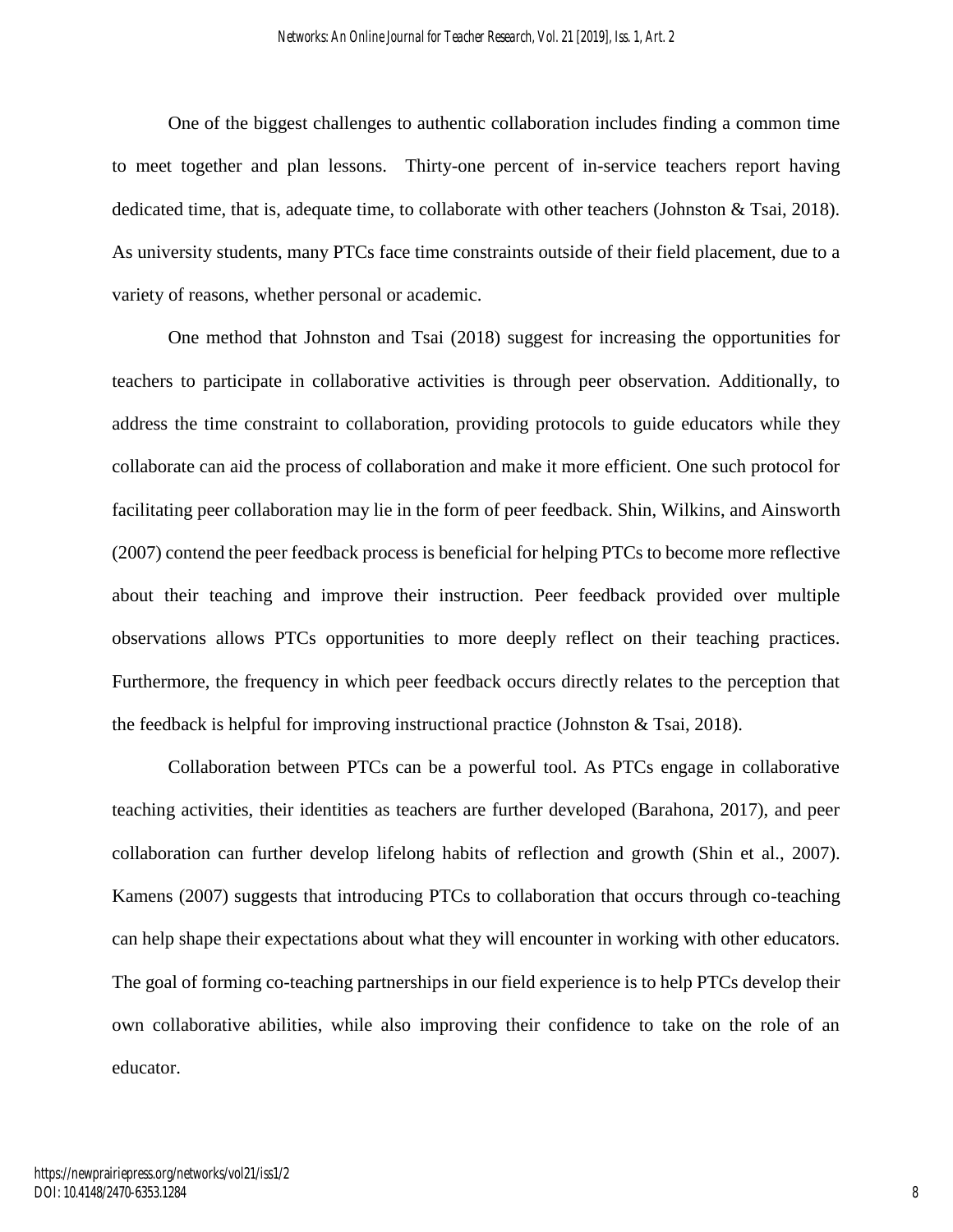#### **Methodology**

#### **Context**

After some initial research related to co-teaching, we wanted to better understand how we could use co-teaching to help our PTCs collaborate. More specifically, we desired to address the following research questions:

- 1. What were PTCs overall beliefs and perceptions related to collaboration following a semester-long co-teaching field experience placement?
- 2. What were PTCs overall beliefs and perceptions of a semester-long co-teaching field experience placement?

To address our research questions, we sought out and attended a co-teaching workshop from The Academy for Co-Teaching & Collaboration by St. Cloud State University and TWH Co-Teaching/Consulting [\(https://twhcoteaching.com/\)](https://twhcoteaching.com/). The workshop offered training related to coteaching from the perspective of a PTC paired with a mentor teacher. The training gave us insight and resources to implement collaborative co-teaching partnerships into our existing field experience.

While we found the co-teaching workshop to be beneficial, we felt a slight disconnect between the training and our potential application of co-teaching. Due to our large number of PTCs, our field experience does not allow for a ratio of one PTC to one mentor teacher. To fit the needs of our study, we defined co-teaching similar to Bacharach, Heck, and Dahlberg (2010), "Coteaching in student teaching provides two professionally prepared adults in the classroom who are actively engaged with students for greater periods of time" (p. 12). But rather than using two professionally prepared adults, we used two PTCs under the supervision of a field supervisor.

We decided to allow our PTCs the opportunity to form their own co-teaching partnerships.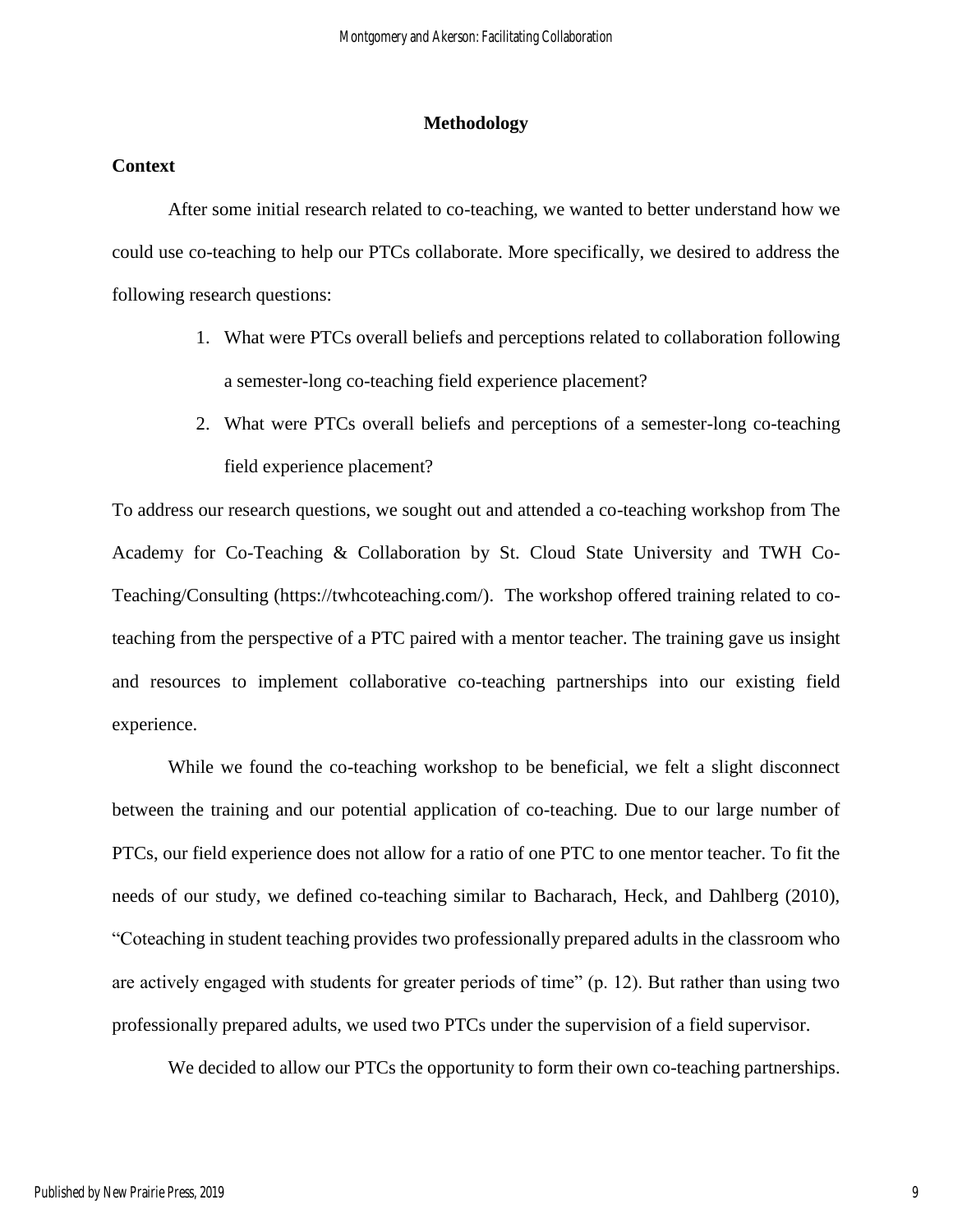Self-selection of partners allowed PTCs control over who to best collaborate with since these pairs would act as co-teachers for the duration of the field experience. Each PTC was responsible for teaching their own required lessons as the *lead-teacher*, while also serving as a *co-teacher* during their partners' required lessons. This immediately doubled the number of lessons for which they participate, leading to meaningful opportunities for collaboration while planning, implementing, and reflecting on both lessons.

Once we decided how to pair co-teachers and aligned co-teaching to the requirements of our field experience, we developed a timeline for implementation. To begin the semester, we designed a co-teaching orientation for all PTCs enrolled in our field experience sections. The orientation was co-taught by us, as field supervisors, and provided an overview of the co-teaching models. Our field experience also includes a one-hour lab that meets once a week. As field supervisors, we decided to conduct our labs together, as co-teachers, to showcase the different models of co-teaching. Modeling the co-teaching methods allowed each PTC to participate in the co-teaching models as a student before planning and implementing the co-teaching components in their field placement. The weekly labs also allowed time for PTCs to ask questions about the models, think about implementation, and reflect on their experience.

#### **Data Collection**

To gauge the impact of our action research, PTCs completed a co-teaching survey at the end of their field experience. Forty-four (N=44) female participants completed the survey, adapted from the Academy for Co-teaching and Collaboration (2015) at St. Cloud State University. Participants responded to a variety of four-point Likert scale questions indicating their perceptions of each co-teaching model including any perceived benefits and drawbacks. Participants also rated the level of collaboration that occurred between co-teaching partners during the co-planning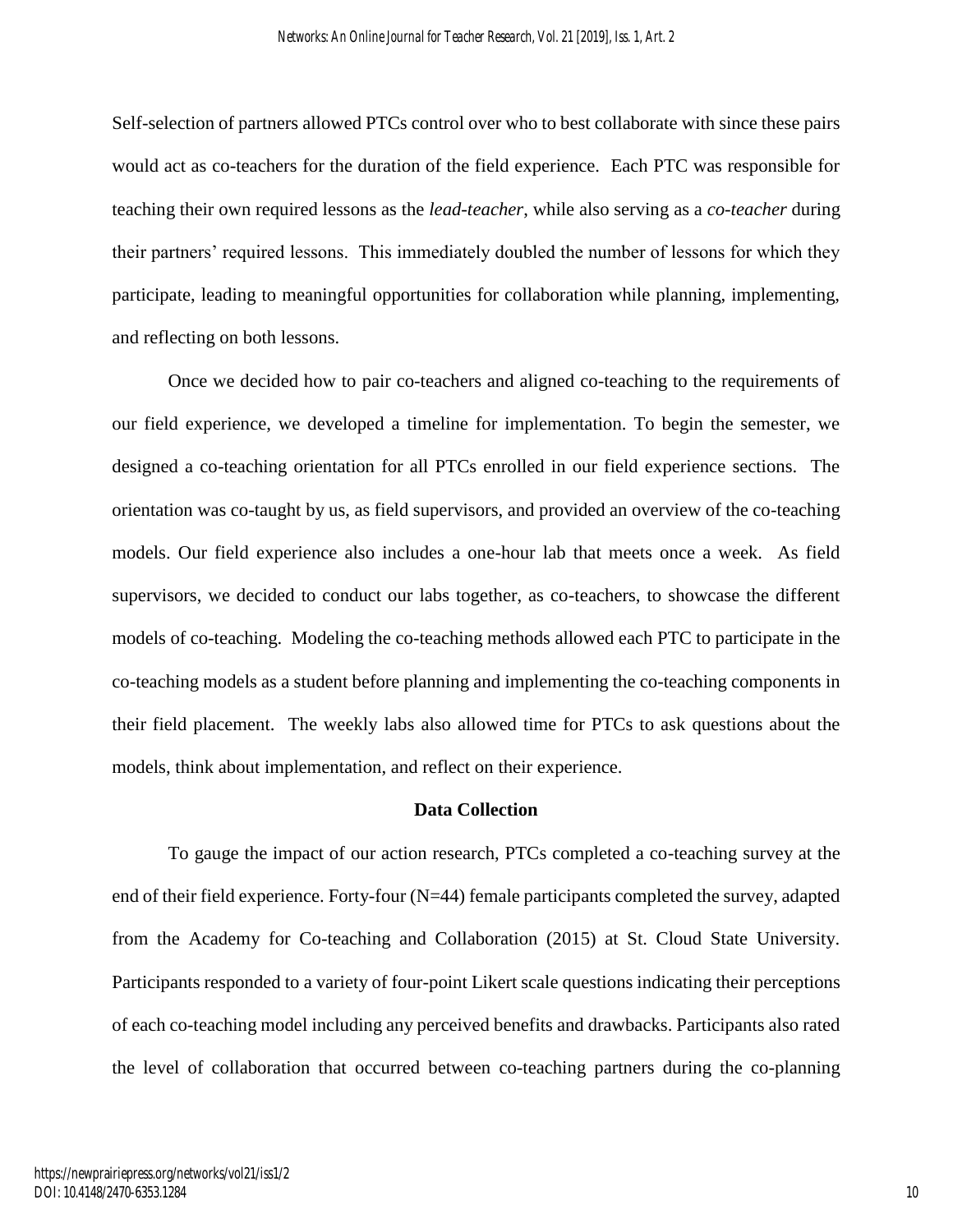process. Additional open-ended survey questions allowed PTCs to describe their overall experience of a co-teaching field experience, asking specifically for PTCs to describe any benefits and/or challenges from a co-teaching field experience placement. Furthermore, field supervisors met regularly to reflect on implementation of co-teaching and evidences of collaboration. Analysis of the co-teaching survey, along with our own reflections, revealed a variety of experiences related to collaboration and co-teaching.

#### **Findings**

#### **Perceptions of Collaboration**

The co-teaching survey allowed PTCs to indicate their perceptions related to several topics centered around collaboration. Based on their perceptions, co-planning was an area in which most of the collaboration took place among co-teachers (see Table 1). Eighty-nine percent of participants indicated that the time spent between planning with their co-teacher was productive (indicated by the selection of *Agree* or *Strongly Agree*). Furthermore, 72% of participants indicated that they developed a deeper understanding of the curriculum through co-planning, while 70% of participants gained confidence through the planning process. Additionally, 89% of participants perceived themselves to be better equipped to work collaboratively with others in the future as a result of their co-planning experience. While the majority of participants found the co-planning process to be collaborative, the level of participation was not always balanced, with 43% indicating that equal participation in planning of lessons was an issue.

In addition to perceptions of the co-planning process, PTCs identified how co-teaching affected collaboration. Ninety-eight percent of participants indicated an increase in collaboration skills as a benefit of co-teaching. Additionally, the same percentage of participants (98%) indicated that co-teaching helped them learn to facilitate and/or direct the efforts of other adults in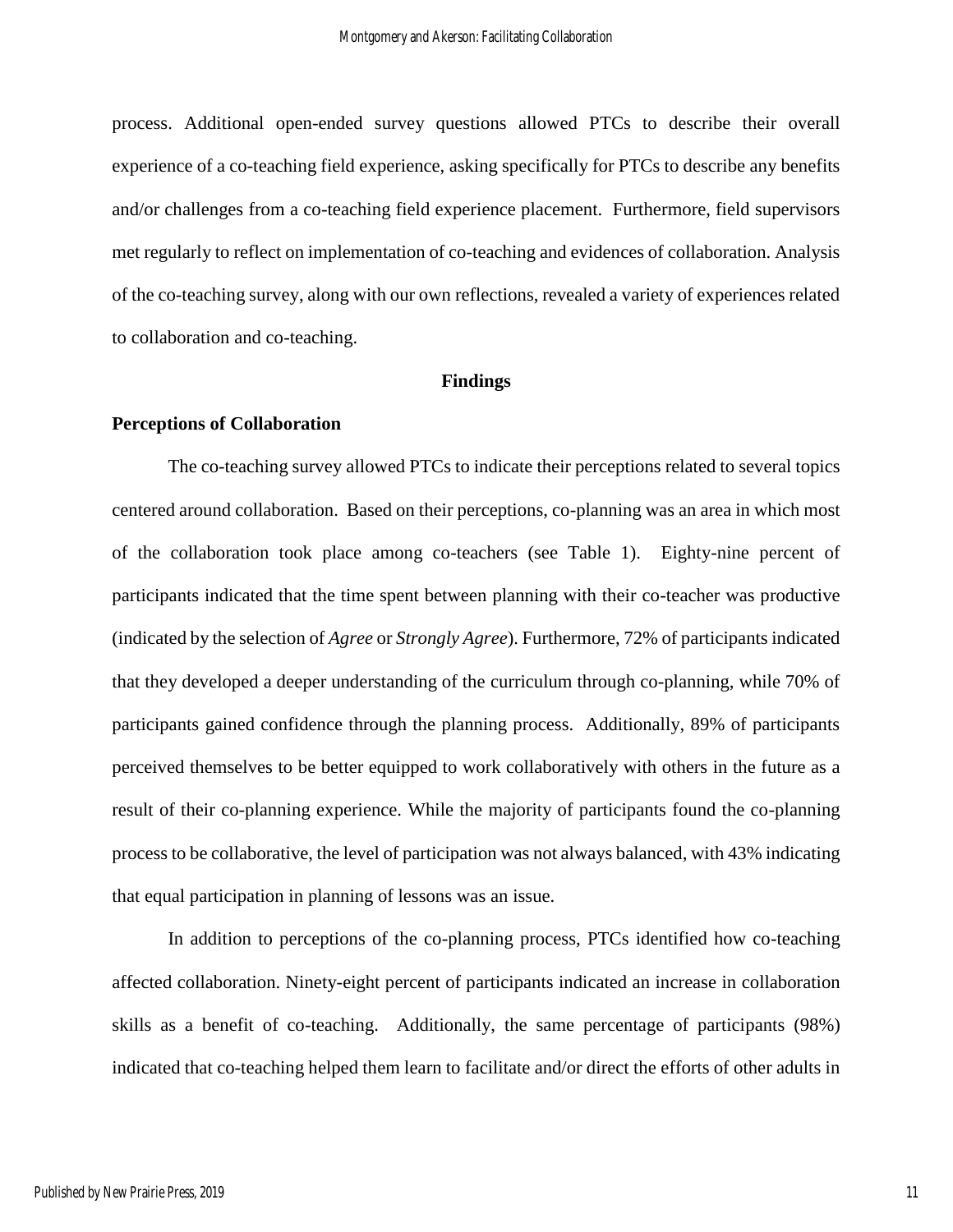the classroom. Finally, ninety-one percent of participants, indicated that co-teaching provided more opportunities for the PTCs to ask questions of each other and reflect on their efforts as a coteaching team.

## **Perceptions of Co-teaching**

The survey also revealed data related to PTCs' experiences related to co-teaching throughout their field experience. Participants identified the degree to which they found value in each model of co-teaching. The majority of participants found all co-teaching models to be either "moderately valuable" or "very valuable" (see Table 1).

## Table 1

| TTC Rannix of Bach Co teaching model |                  |                        |                      |                        |  |  |
|--------------------------------------|------------------|------------------------|----------------------|------------------------|--|--|
| Co-teaching Model                    | Very<br>Valuable | Moderately<br>Valuable | Slightly<br>Valuable | <b>Not</b><br>Valuable |  |  |
| <b>Parallel Teaching</b>             | 54.5             | 43.3                   | 2.2                  |                        |  |  |
| <b>Team Teaching</b>                 | 77.3             | 20.5                   | 2.2                  | $\theta$               |  |  |
| One Teach, One Observe               | 63.7             | 20.5                   | 13.6                 | 2.2                    |  |  |
| One Teach, One Assist                | 84.1             | 11.3                   | 4.6                  | 0                      |  |  |
| <b>Station Teaching</b>              | 81.8             | 13.6                   | 4.6                  |                        |  |  |
| Differentiated/Alternative           | 79.5             | 20.5                   |                      |                        |  |  |

## *PTC Rating of Each Co-teaching Model*

PTCs also shared their perceptions of co-teaching and how it impacted the children they worked with over the course of the field placement. All PTCs indicated that co-teaching can allow for:

- more individual student attention,
- students to experience two perspectives,
- students to experience greater opportunities for academic growth, and
- meeting student needs more quickly.

The results indicate a variety of benefits related to a peer-to-peer co-teaching experience. The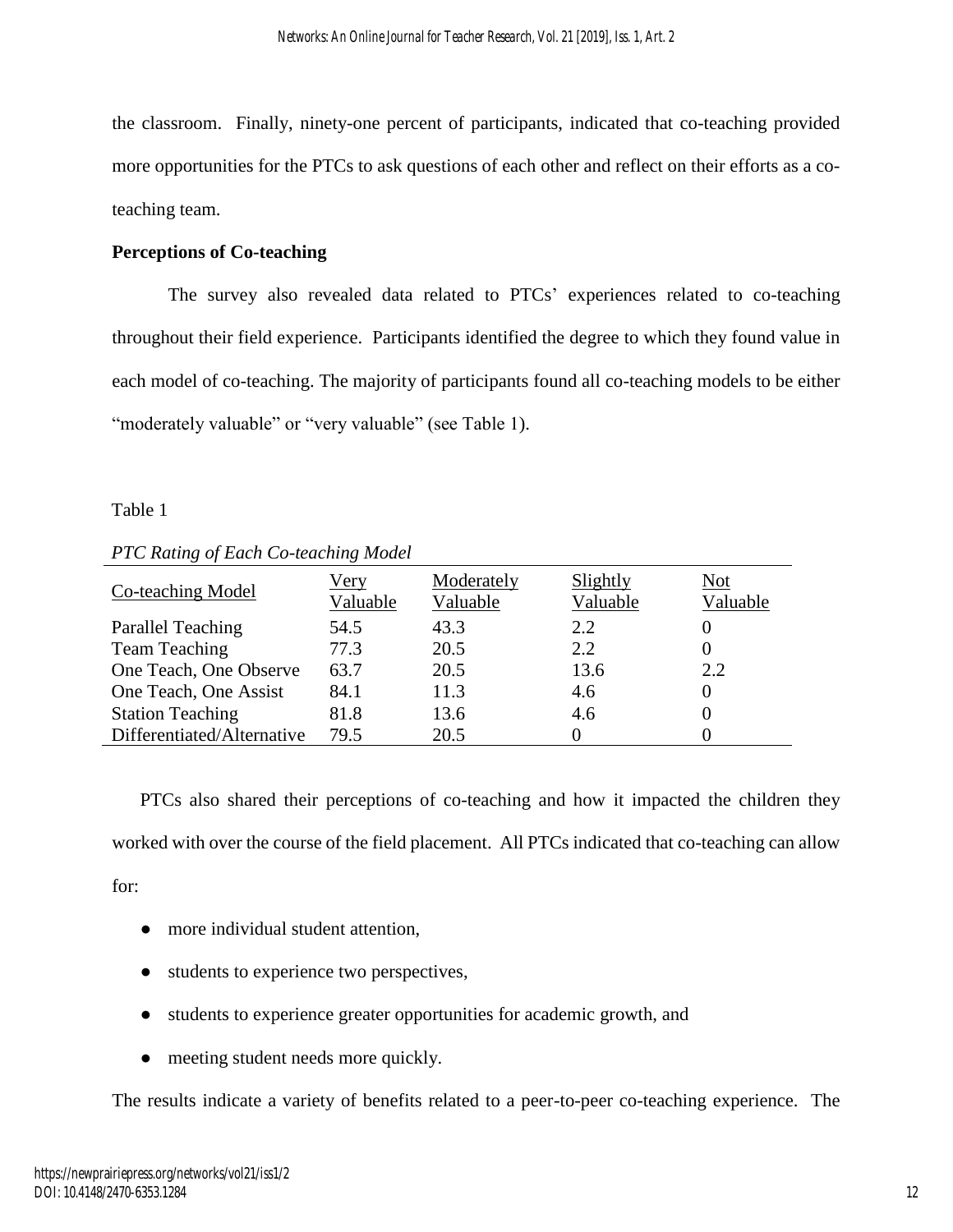survey also revealed a few challenges related to a co-teaching field experience.

#### **Challenges to Co-teaching**

Candidates also identified any barriers or drawbacks to co-teaching. Eighteen percent of participants viewed the amount of time it takes to co-plan as a drawback. Furthermore, the same number of participants indicated that co-teaching did not allow for enough individual teaching time. Sixteen percent of participants believed having two teachers was either a great or moderate drawback to co-teaching. Open-ended responses to survey questions revealed that PTCs had difficulty finding a common planning time. One PTC stated, "The most challenging thing about co-teaching is time to meet outside of class. We both work about 20 hours a week in addition to going to school full time." Another PTC echoed this idea, "The most challenging aspect of my coteaching experience was the actual working together with my co-teacher. We didn't really set aside time to plan out our lessons together, so that is something that I would definitely change for the future when I use these different models."

Co-teachers who were unable to find a common planning time encountered additional complications, often times centered around communication. One PTC stated, "Communication is tough. You have to be very clear when giving instructions to your co-teacher or things won't be done the way you want." The difficulty communicating may have also impacted the working relationship of co-teachers. While referring to her co-teacher, one PTC stated, "She never set clear expectations of what she wanted from me and would tell me what to do minutes before the lesson, hoping I would simply catch on and know what she wanted from me." Another PTC commented, "I found that co-planning was challenging at times and knowing exactly what my place was when I was not the lead teacher." The challenges of some PTCs in the areas of co-planning and communication present opportunities for us as field supervisors, to refine the structure of our field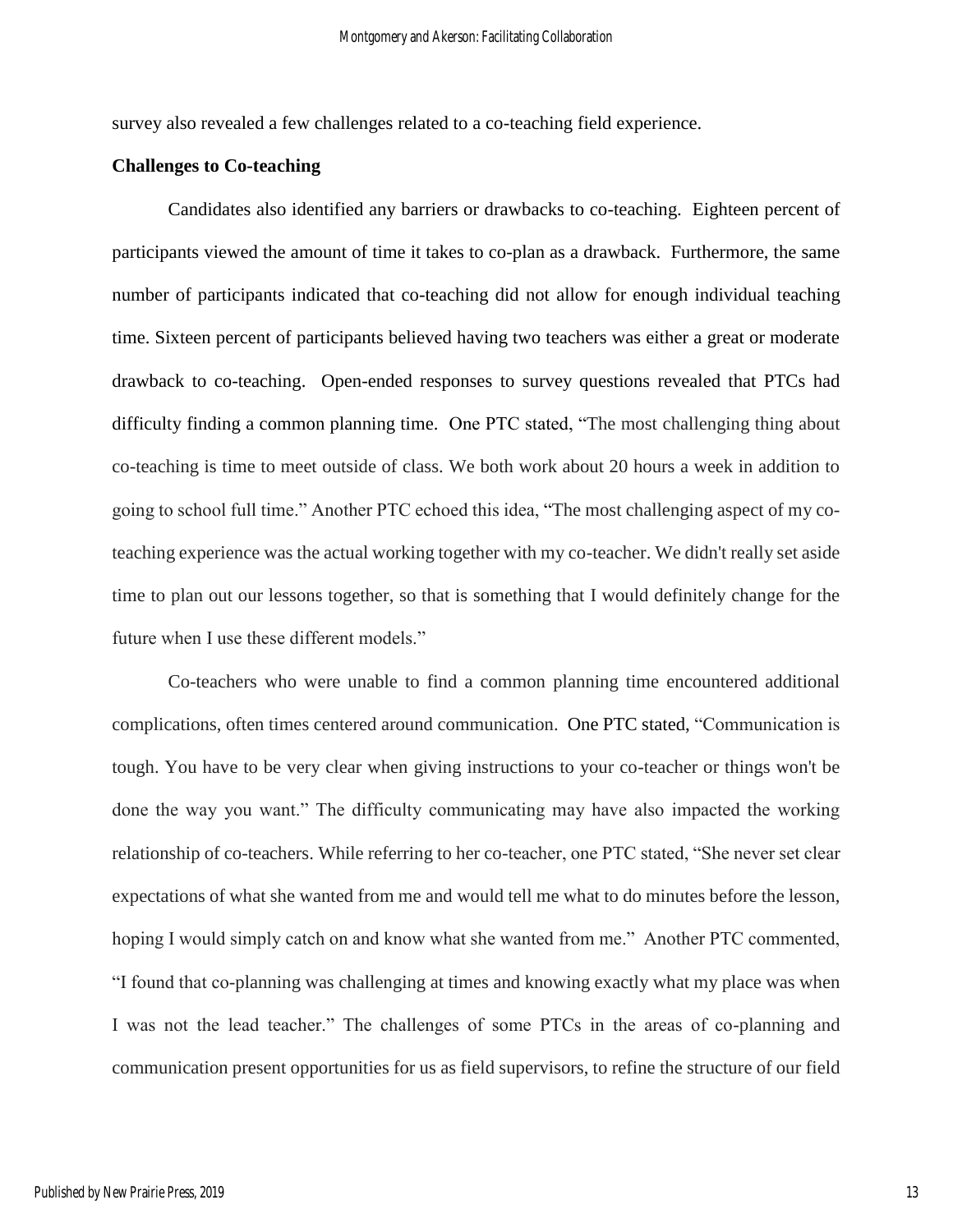experience.

Table 2

|                                                                                              | Strongly<br><u>Agree</u> | <u>Agree</u> | Disagree | Strongly<br>Disagree |
|----------------------------------------------------------------------------------------------|--------------------------|--------------|----------|----------------------|
| Time spent co-planning was productive.                                                       | 43.1                     | 45.5         | 6.8      | 4.6                  |
| Both partners participated in planning of<br>lessons and activities.                         | 34.8                     | 21.0         | 37.2     | 7.0                  |
| I developed a deeper understanding of the<br>curriculum through co-planning.                 | 34.8                     | 37.2         | 23.3     | 4.7                  |
| I gained confidence through the co-planning<br>process.                                      | 51.1                     | 18.6         | 25.6     | 4.7                  |
| As a result of co-planning I will be better<br>equipped to work collaboratively with others. | 55.8                     | 34.9         | 7.0      | 2.3                  |

As noted in Table 2, being part of a co-teaching team did not always create equal partnerships for all lessons. Only 35% of respondents indicated that "both partners participated in planning of lessons and activities." While this may be due to the issue of finding time to plan collaboratively, it could also indicate a mismatch in co-teaching partners or a lack of shared responsibility for all lessons they participated in as a co-teacher. Since one partner took the role of the lead teacher, while the other the co-teacher, some PTCs reported that the bulk of the planning responsibility fell on the lead teacher. The lack of collaboration and shared responsibility did cause some PTCs to feel that the co-planning was a difficult piece of co-teaching. We see that perhaps this was an indication that the co-teaching pair saw themselves as collaborative until the resulting activity was a grade for one of them. In this case, the co-teacher did not feel it their responsibility to participate as fully in a co-taught lesson for fear of negatively impacting the grade assigned to the lead teacher.

## **Researcher Reflections**

In addition to the data collected our daily interactions with our PTCs often provided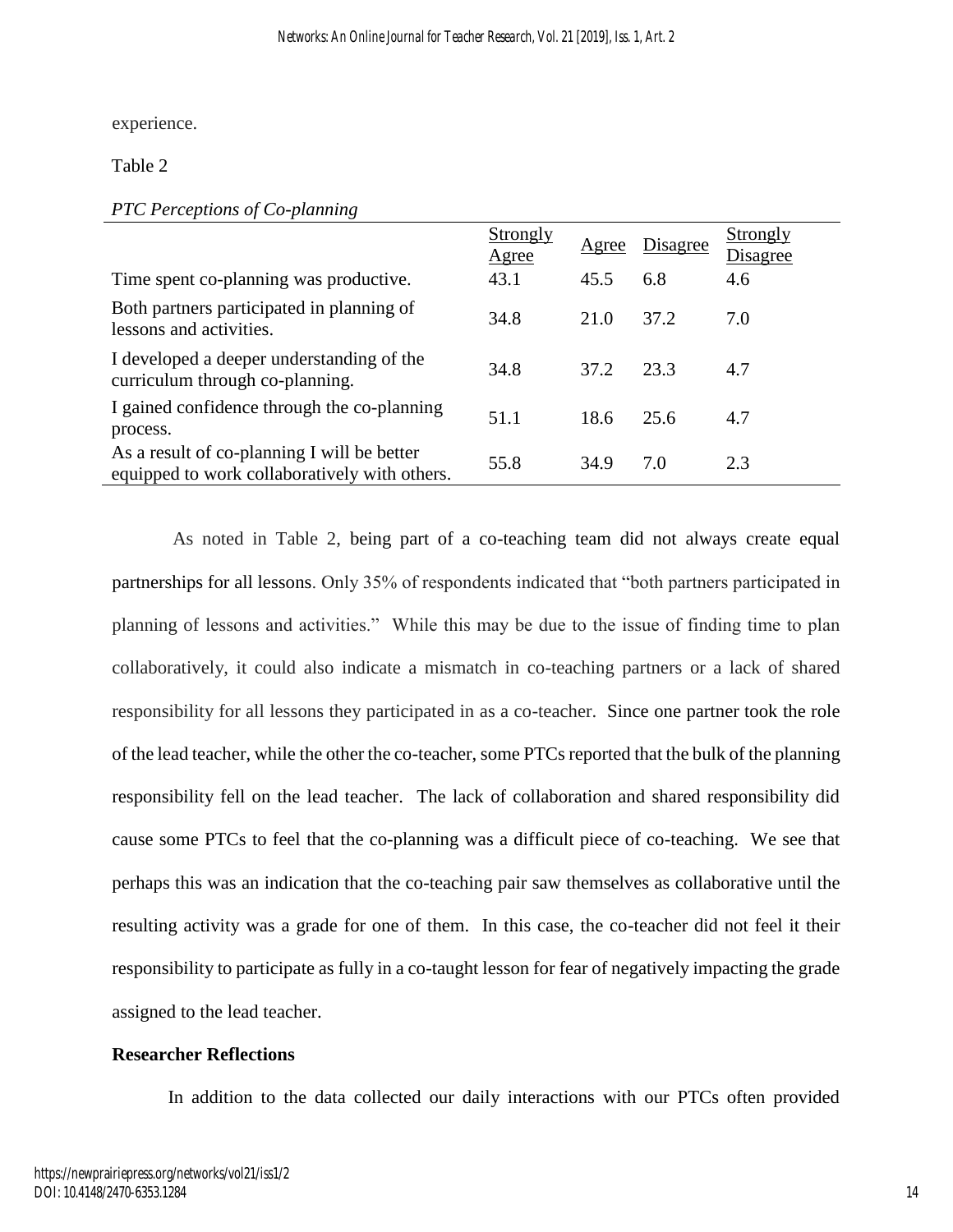glimpses into the level of collaboration taking place between co-teachers. Through numerous conversations with PTCs throughout the experience, we heard them discuss when and where they were meeting to plan upcoming lessons. Often times, when we reviewed an upcoming lesson with a co-teaching pair, it was difficult to tell whose lesson we were discussing, the lead teacher or the co-teacher, because of the level of collaborative efforts of the team. Both PTCs actively participated in the lesson, regardless of who took on what co-teaching role. Additionally, as we observed each lesson, it became evident when co-teaching pairs spent meaningful time planning and collaborating with each other. Each co-teacher's involvement in the lesson was seamless and natural, teaching when needed and appropriate, rather than strictly carrying out their role as defined in the lesson plan.

#### **Discussion**

Field experiences play a pivotal role in the development of future teachers as collaborators, which has the potential to improve student outcomes (Berry et al., 2009). These experiences provide authentic opportunities for PTCs to engage in the work of their future profession. Educators have multiple opportunities to collaborate with parents and other professionals across their campus. As field experience supervisors, we engaged in action research to encourage peer collaboration through co-teaching in our field experience. In response to our first research question related to PTC beliefs and perceptions of collaboration, the data collected suggests that time spent collaboratively planning with a co-teacher was productive and beneficial to both partners. Through collaborative planning, PTCs were able to develop a deeper understanding of the curriculum, gain confidence, and feel better equipped to work collaboratively in the future.

In addition to creating a more collaborative field experience, our second research question sought to gauge PTC beliefs and perceptions of the co-teaching field experience. Participants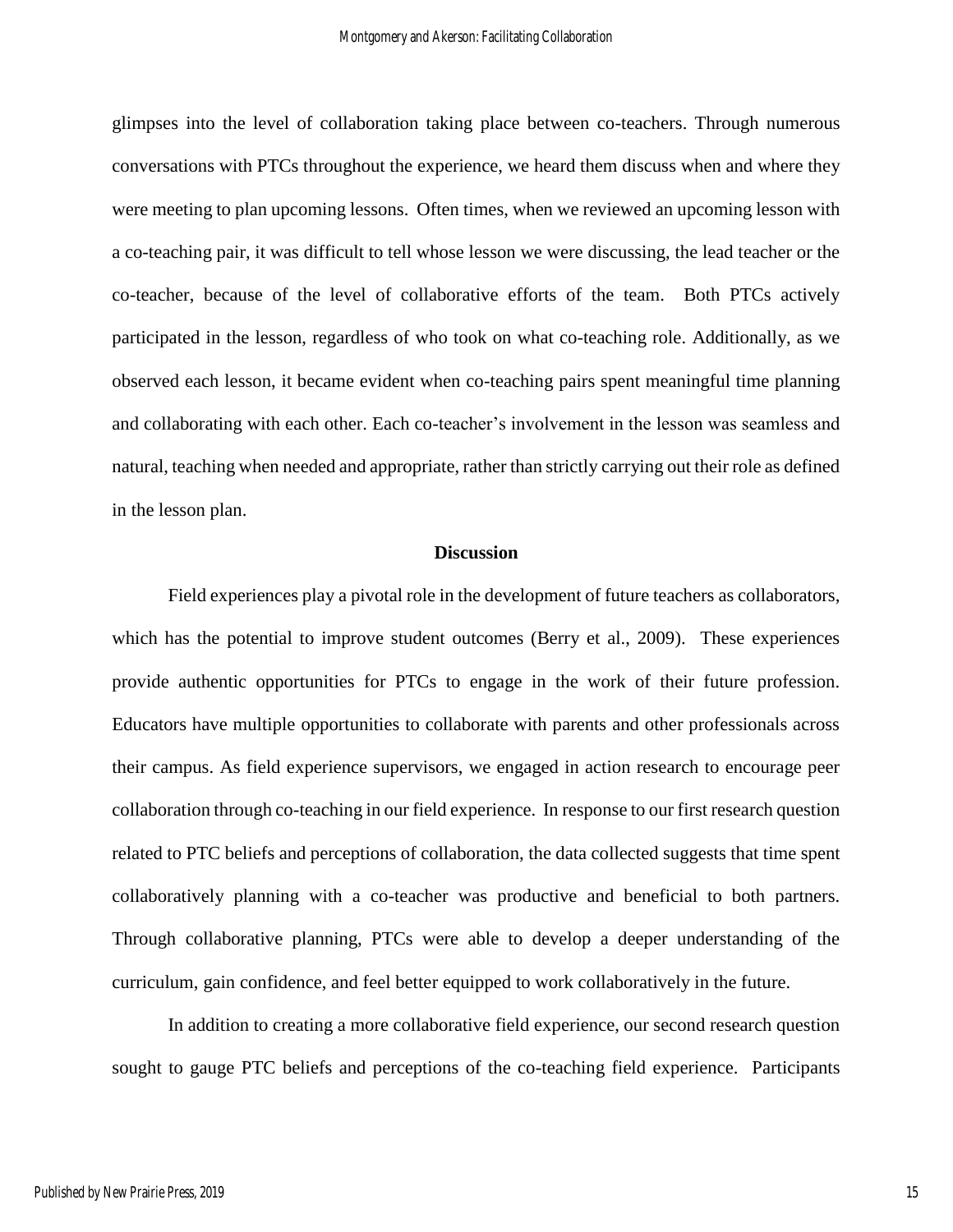found each of the co-teaching models to be of value. All PTCs indicated that the use of models allowed for more opportunities for individual student attention, the potential to meet the needs of their students much more quickly, and the ability to have multiple perspectives in each lesson to meet more needs of students they are teaching. Finding a common time to plan and the ability to communicate continue to be areas of difficulty related to co-teaching.

Overall, our PTCs perceived the co-teaching experience as beneficial in helping them develop collaborative skills while working with their peers. This would indicate the co-teaching models were helpful in improving their abilities to collaborate in ways that helped improve their teaching practice. However, PTCs continued to list difficulty in communication and finding common time to plan as concerns in the co-teaching partnership, which relates directly to the ability to collaborate. This would indicate that we, as field supervisors and researchers, need to continue seeking ways to help PTCs develop as collaborative partners, particularly in what it means to work collaboratively as a future educator.

In our own reflections as field supervisors, implementing the co-teaching methods allowed PTCs to automatically participate in twice as many lessons versus their traditional field experience. Additionally, co-teaching provided another resource for questions or support: their co-teacher. The co-teaching relationship allowed each PTC to ask questions and get feedback from each other throughout the semester. The co-teaching relationship, while built on a fixed time schedule of one semester, can grow beyond the field experience placement through the use of technology. At the completion of our field experience we engage our PTCs in conversations that allow us, as researchers, to discuss ways to continue the collaborative relationships they have established, regardless of the location where each PTC will begin their teaching career. Through Skype lessons or a conversation about new lesson ideas, co-teaching pairs often feel comfortable asking each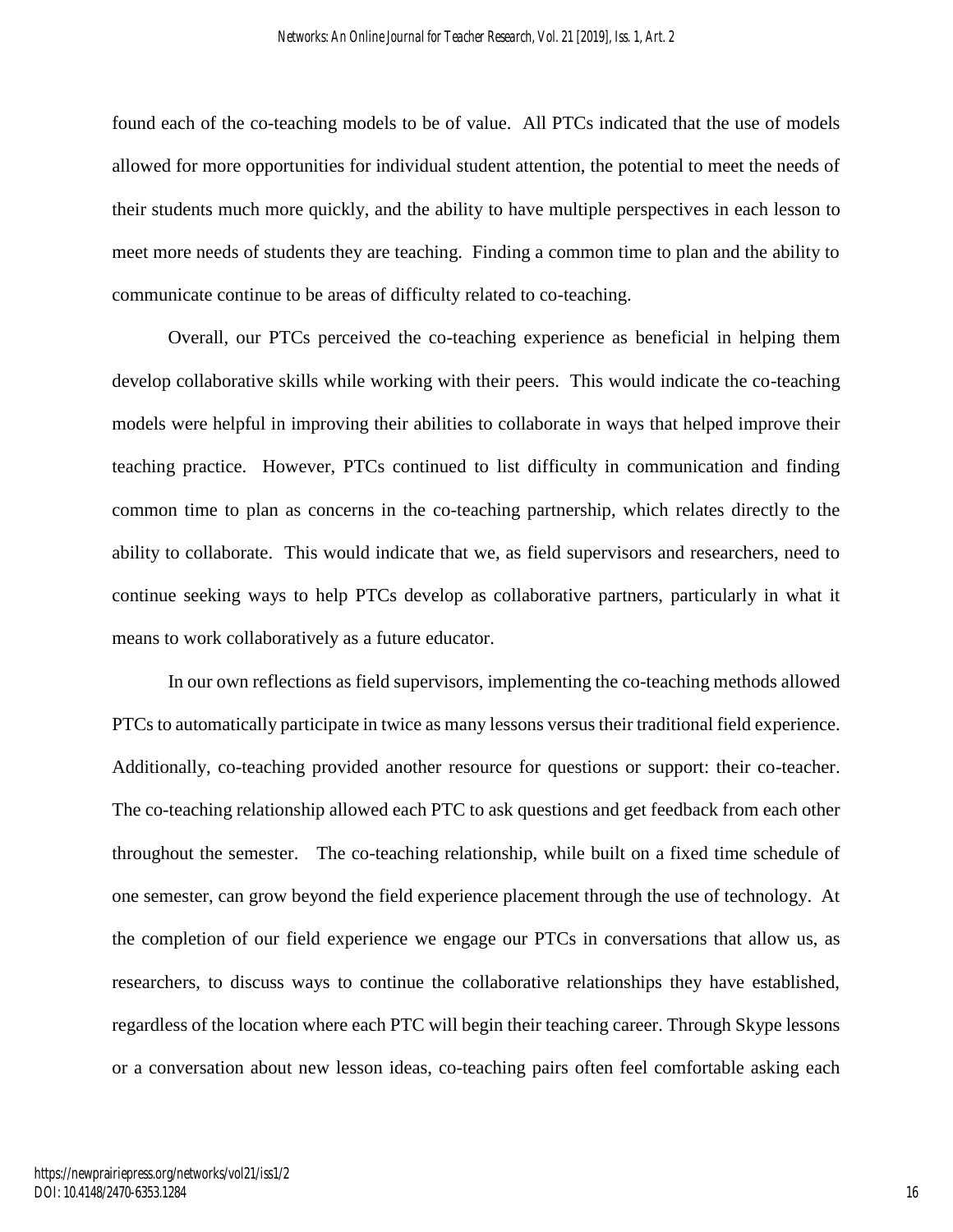other for – and expecting – honest feedback. Having a confidant who has already proven trustworthy can be invaluable for novice teachers entering the field.

#### **Future Research**

While the implementation of co-teaching appears to have been beneficial, we acknowledge areas to refine and research as we move forward with co-teaching in our field experience. Finding time to plan was a difficulty for many of the co-teaching pairs in our study. To address this concern, we want to build in a planning time for co-teachers to meet in hopes of encouraging co-teachers to be more collaborative. This would also allow us to observe the level of collaboration that is taking place between co-teachers.

Another area we would like to strengthen is the level of peer feedback given during a cotaught lesson. Shin et al., suggests peer feedback is a tool to help PTCs become more reflective about their teaching (2007). Despite more involvement from each partner as co-teachers, multiple PTCs remain in the classroom whose only role is to observe the lesson. One of our next actions is to develop protocols for those who are observing a lesson take place. We feel developing protocols for lesson feedback will help PTCs to learn how to give feedback, while simultaneously providing a tool by which the co-teaching pair could reflect on to improve their teaching.

Finally, while we recognize the benefit of the mentor teacher as a collaborator, the goal of this action research project was to develop the abilities of peers to collaboratively plan, implement, and reflect on lessons as colleagues. For future research we would like to study the role of the mentor teacher as they pertain to co-teaching and collaboration in our field experience placements.

#### **Conclusion**

Field experiences play a critical role in the development of PTCs. These experiences shape the development of PTCs positively or negatively. As we reflected on our action research project,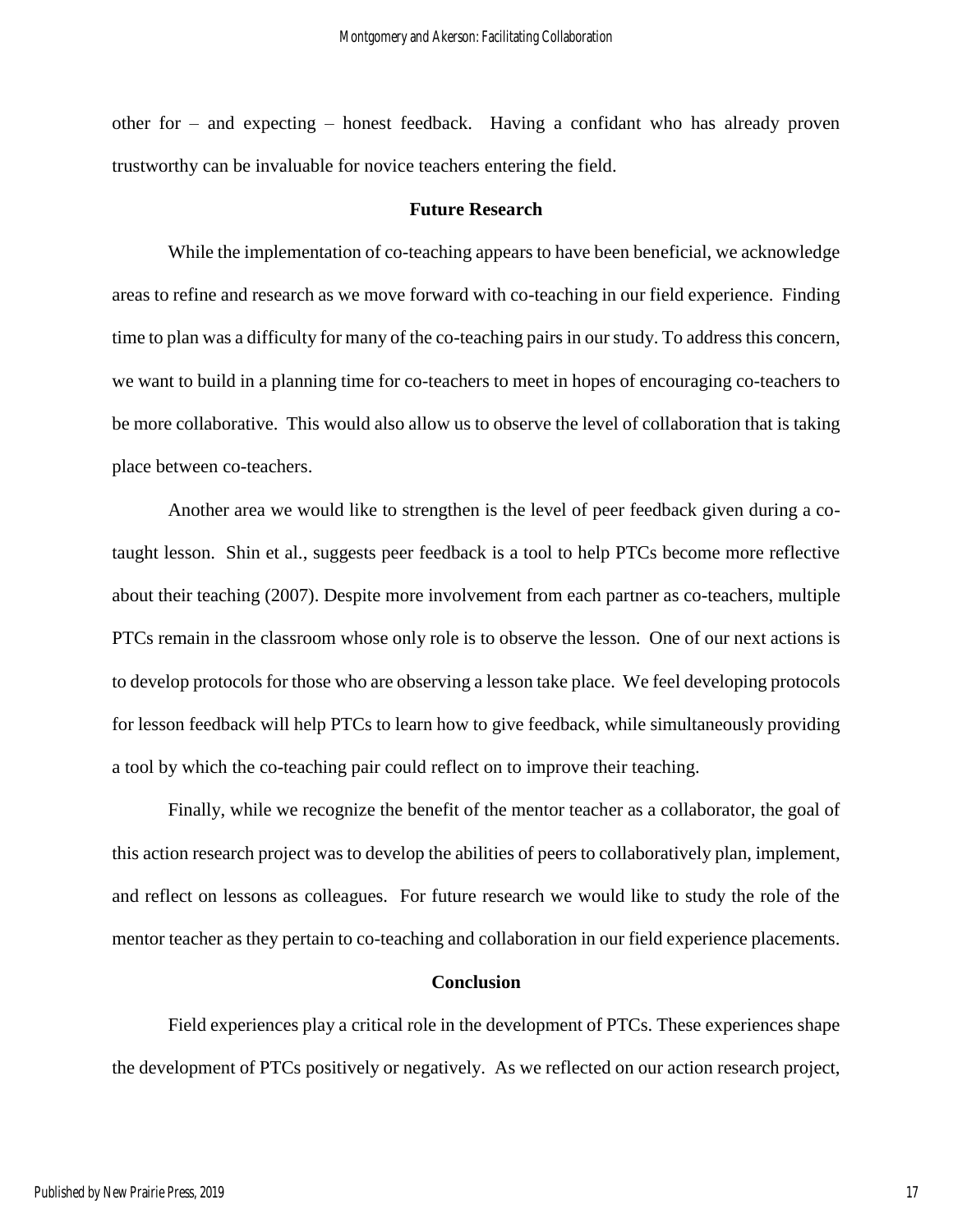we found that pairing peers as co-teachers and the implementation of the co-teaching models allowed PTCs to have a more meaningful field experience. Participating in co-teaching has also created more opportunities for collaboration among peers. Findings from our research suggests that participants found value in the co-teaching models and that collaboration took place between co-teachers, particularly in the planning of co-taught lessons. For future educators, collaboration is not simply a suggestion, but an expectation. Co-teaching experiences provide a context in which preservice teachers learn how to work with other educators (Kamens, 2007), such as paraprofessionals, special educators, grade level teams, or content-specific teams.

The ultimate goal of any educational preparation program is to prepare teachers who are able to meet the needs of the students they teach. Knowing that co-taught classrooms are able to provide more positive feedback for students, small-group instruction, and one-on-one support (Sweigart & Landrum, 2015), introducing PTCs to co-teaching in a field experience setting gives them practical experience meeting students' needs. With such experience, future teachers can more readily implement co-teaching in their future classrooms.

#### **References**

- Academy for Co-teaching and Collaboration (2015). *Co-teaching: Train the Trainer Workshop*. Personal Collection of T. Heck & N. Bacharach, St. Cloud State University, St. Cloud, MN.
- Adelman, C. (1993). Kurt Lewin and the origins of action research. *Educational Action Research*, *1*(1), 7-24. doi: 10.1080/0965079930010102
- Bacharach, N. L., Heck, T.W., & Dahlberg, K. R. (2010). Changing the face of student teaching through coteaching. *Action in Teacher Education, 32*(1), 3-14. doi:10.1080/01626620.2010.10463538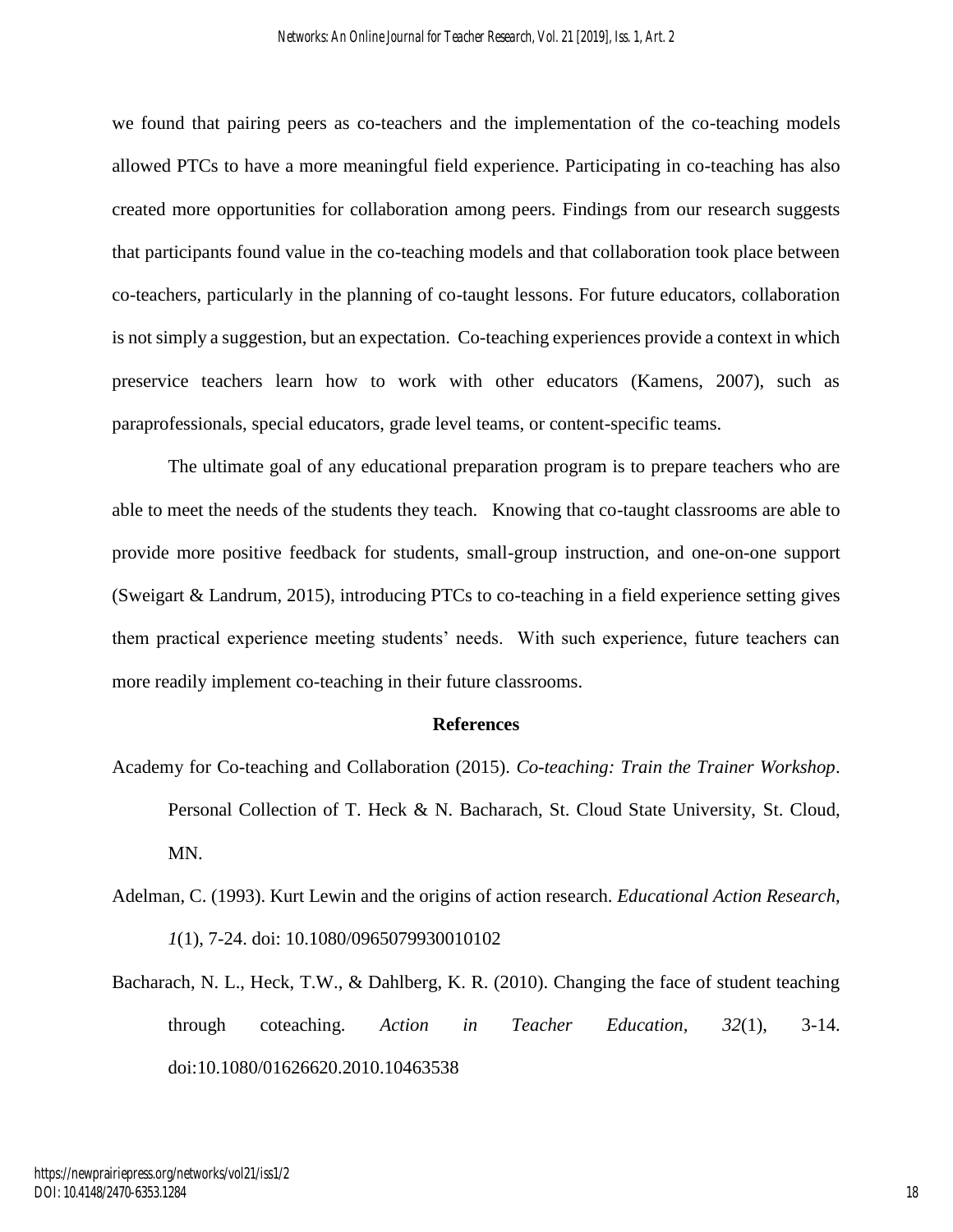- Barahona, M. (2017). Models of team teaching in initial foreign/second language teacher education: A study in situated collaboration. *Australian Journal of Teacher Education*, *42*(9), 144-161.
- Berry, B., Daughtrey, A., & Wieder, A. (2009). *Collaboration: Closing the effective teaching gap* (Policy Brief). Center for Teaching Quality.
- Cook, L., & Friend, M. (1995). Co- teaching: Guidelines for creating effective practices. *Focus on Exceptional Children, 28*(3), 1–17.
- Ferrance, E. (2000). *Themes in education*: *Action research*. Providence, RI: The Education Alliance at Brown University.
- Friend, M. (2008). Co-teaching: A simple solution that isn't simple after all. *Journal of Curriculum and Instruction*, *2*(2), 9-19.
- Friend, M. (2013). *Co-Teach! Creating and sustaining effective classroom partnerships in inclusive schools* (2nd ed.). Greensboro, NC: Marilyn Friend, Inc.
- Hedin, L., & Conderman, G. (2015) Shared promises and challenges of coteaching: Generalspecial education and mentor preservice partnerships, *Action in Teacher Education*, *37*(4), 397-417. doi:10.1080/01626620.2015.1078756
- Individuals with Disabilities Education Act, 20 U.S.C. § 1400 (2004).
- Johnston, W., & Tsai, T. (2018). *The prevalence of collaboration among American teachers: National findings from the American Teacher Panel*. Retrieved from The RAND Corporation website: https://www.rand.org/pubs/research\_reports/RR2217.html
- Kamens, M. W. (2007). Learning about co-teaching: A collaborative student teaching experience for preservice teachers. *Teacher Education and Special Education*, *30*(3), 155-166.